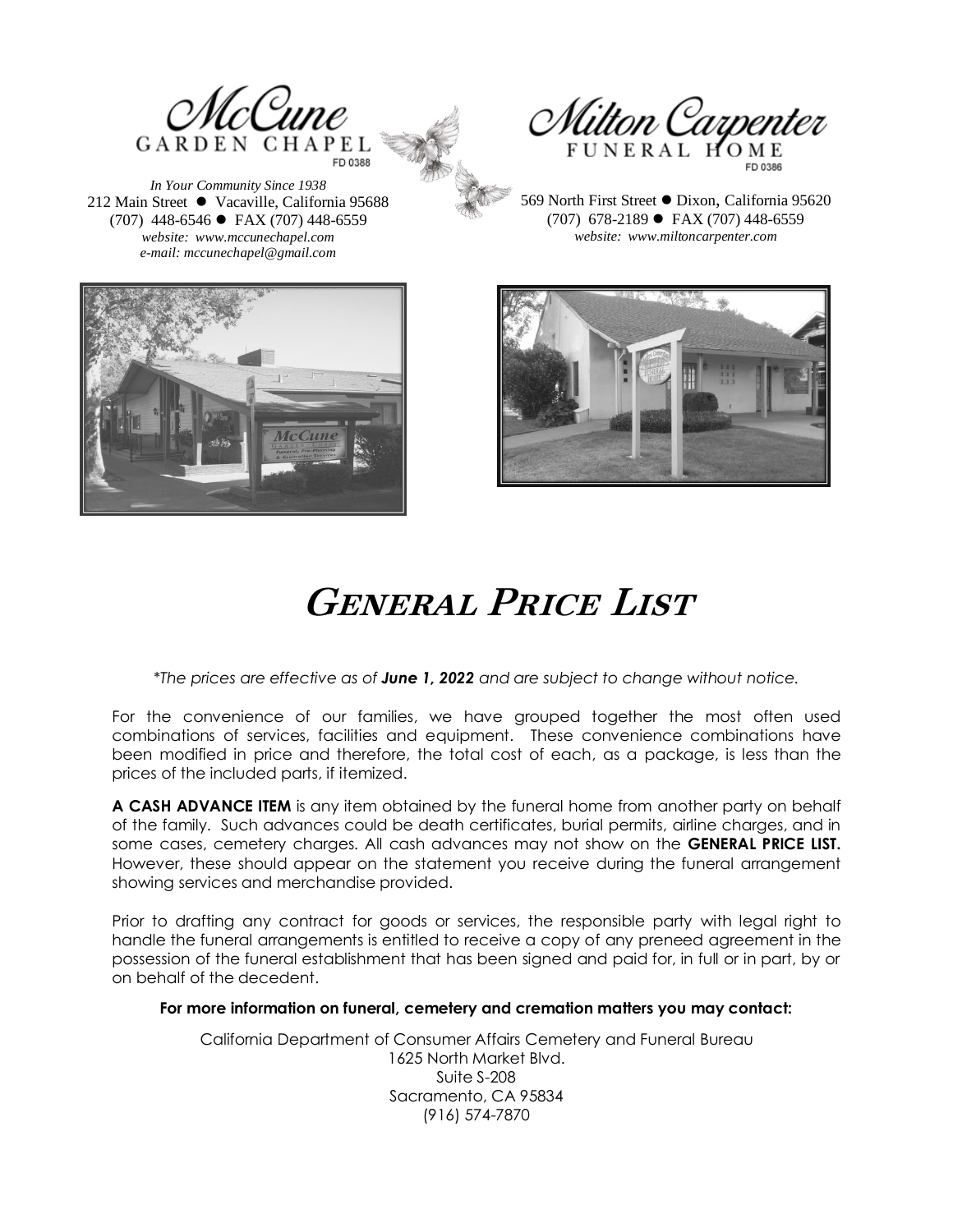### *PROFESSIONAL SERVICES*

The goods and services shown below are those we can provide to our customers. You may choose only the items you desire. However, any funeral arrangements you select will include a charge for our basic services and overhead. If legal or other requirements mean you must buy any items you did not specifically ask for, we will explain the reason in writing on the statement we provide describing the funeral goods and services you selected.

**BASIC SERVICES of FUNERAL DIRECTOR AND STAFF and OVERHEAD .................................................\$1,500.00** Our services include: conducting the arrangements conference, planning the funeral; consulting with family and clergy; shelter of remains; preparing and filing of necessary notices; obtaining necessary authorizations and permits; coordinating with the cemetery, crematory, or other third parties. In addition, this fee includes a proportionate share of our basic overhead costs. The fee for our basic services and overhead will be added to the total cost of the funeral arrangements you select. (This fee is already included in our Professional Funeral Services Packages).

Except in certain special cases, embalming is not required by law. Embalming may be necessary, however, if you select certain funeral arrangements, such as a funeral with viewing. If you do not want embalming, you have the right to choose an arrangement that does not require you to pay for embalming, such as Direct Cremation or Immediate Burial.

| Refrigeration of Remains (California Administrative Code; Section 12323 B:<br>If an unembalmed body is held longer than 24 hours, it must be refrigerated) \$595.00 |  |
|---------------------------------------------------------------------------------------------------------------------------------------------------------------------|--|
|                                                                                                                                                                     |  |
|                                                                                                                                                                     |  |
|                                                                                                                                                                     |  |
|                                                                                                                                                                     |  |
|                                                                                                                                                                     |  |
| Use of Facilities and Staff for Memorial Service at The Funeral Home, M-F Until 3pm\$495.00                                                                         |  |
|                                                                                                                                                                     |  |

### **OTHER PREPARATION OF THE BODY**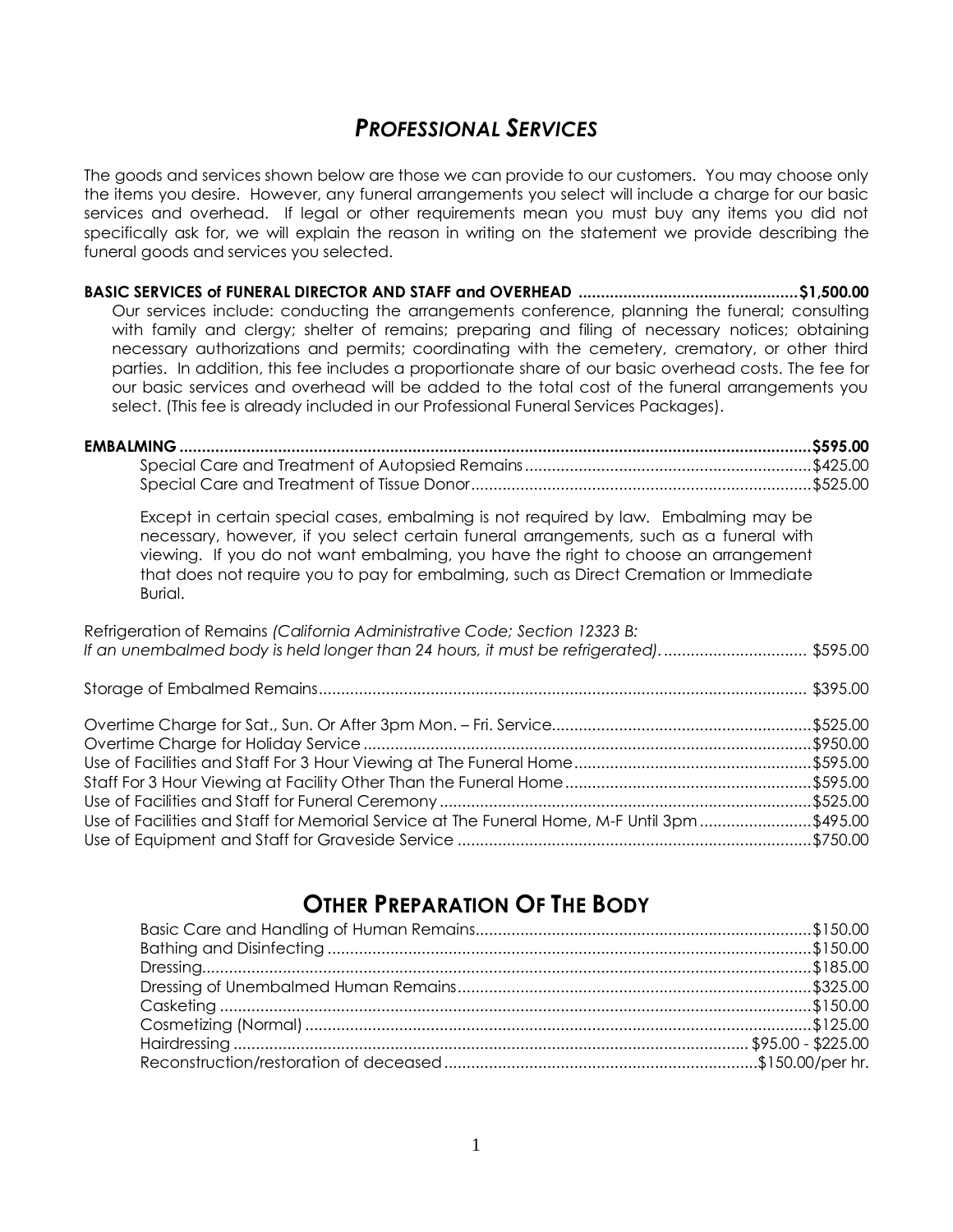### *AUTOMOTIVE SERVICES*

| within 30 miles (\$9.00 per loaded mile thereafter) |  |
|-----------------------------------------------------|--|
|                                                     |  |
| within 30 miles (\$9.00 per loaded mile thereafter) |  |
|                                                     |  |
|                                                     |  |
|                                                     |  |
|                                                     |  |
| Within 30 miles (\$9.00 per loaded mile thereafter) |  |

### **BUILDING, FACILITIES AND EQUIPMENT & SPECIAL SERVICES**

| Administrative Charge for Shipping Human Remains outside the Continental U.S \$100.00 |  |
|---------------------------------------------------------------------------------------|--|
|                                                                                       |  |
|                                                                                       |  |
|                                                                                       |  |
|                                                                                       |  |
|                                                                                       |  |
| ID Viewing (Immediate Family, limited to 10 people, 30 minutes) \$125.00 - \$325.00   |  |
| Insurance Processing (unless pre-arranged through our funeral homes)\$100.00          |  |
|                                                                                       |  |
|                                                                                       |  |
|                                                                                       |  |

### **OTHER CASH ADVANCE ITEMS (AS CHARGED)**

- State/County Fees: Certified Copies of Death Certificate
- Disposition Permit
- Organist/Soloist
- Bagpiper
- Clergy Honorarium
- ◆ Airline Fee
- DCA (Department of Consumer Affairs) Fee

### **SERVICE RELATED MERCHANDISE**

#### *Sales tax may apply*

| Infant & Children's Caskets \$185.00 - \$295.00                 |  |
|-----------------------------------------------------------------|--|
|                                                                 |  |
| Alternative Containers\$75.00 - \$295.00                        |  |
|                                                                 |  |
|                                                                 |  |
| Acknowledgment Cards (per box)  \$25.00 - \$45.00               |  |
| Memorial Folders (100) \$70.00 - \$125.00                       |  |
| Personalized Slideshow (Includes 1 DVD)\$150.00                 |  |
|                                                                 |  |
|                                                                 |  |
| Catholic Crucifixes (2) Interior & Exterior of Casket  \$195.00 |  |
|                                                                 |  |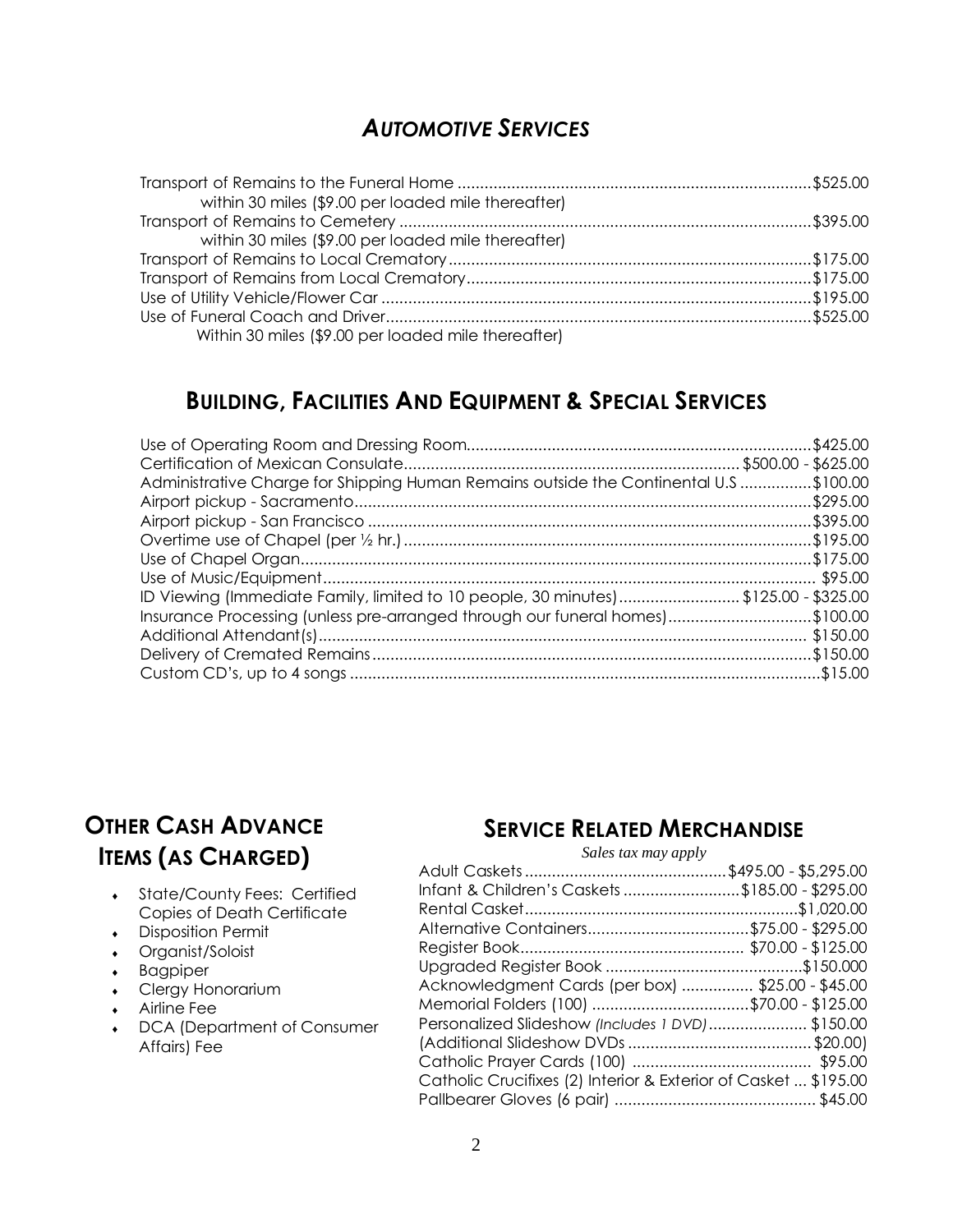### *PROFESSIONAL FUNERAL SERVICES PACKAGES*

#### **TRADITIONAL BURIAL ..................................................................... \$3,395.00** *PLUS merchandise and other services selected by the purchaser Our charge for traditional ceremony (Church or Funeral Home Chapel) with burial includes:* Local transportation (30 miles)of deceased to funeral home 24 hours daily Alternate care including refrigeration or embalming, bathing and disinfecting, cosmetizing, hairdressing, dressing and casketing Minimum services of staff and authorizations, including 24-hour attention to all details and arrangements, initial conference with family, death certificate processing, securing certified copies of death certificate, and notification of death to the Social Security Administration Complete use of funeral home facilities, one standard register book, 100 memorial folders, 25 acknowledgement cards, 3 hours of visitation, and background music on the day of the funeral service Traditional services of Funeral Director and staff for ceremony Outside services of Funeral Director and staff, which include clergy contact, and coordination with the cemetery selected for burial Use of Hearse for Transportation of Deceased to Local Cemetery Transportation of all floral tributes to local cemetery *\* For Veterans, we will obtain a United States Flag, assist the family in retaining an Honor Guard for the Funeral Service, assist the family in ordering a Military Headstone* **LIMITED GRAVESIDE BURIAL ........................................................... \$2,495.00** *PLUS merchandise and other services selected by the purchaser Our charge for limited graveside burial (with ceremony, no visitation) includes:* Local transportation (30 miles) of deceased to funeral home 24 hours daily Alternate care including refrigeration, dressing and casketing Minimum services of staff and authorizations, including 24-hour attention to all details and arrangements, initial conference with family, death certificate processing, securing certified copies of death certificate, and notification of death to the Social Security Administration Limited services of Funeral Director and staff to direct graveside services for one hour Outside services of Funeral Director and staff, which include clergy contact, and coordination with the cemetery selected for burial One standard register book, 100 memorial folders and 25 acknowledgment cards Use of Hearse for Transportation of Deceased to Local Cemetery **IMMEDIATE BURIAL WITH MINIMUM CASKET........................................................\$1,925.00** *Our charge for an immediate burial with a minimum casket\* (without ceremony) includes:*  Basic services of Funeral Director and staff, a proportionate share of overhead costs; local transportation of deceased to the funeral home; death certificate processing, securing certified copies of death certificate, and notification of death to the Social Security Administration, alternate care including, refrigeration of deceased; transportation of deceased to cemetery within 30 miles of funeral home at funeral home convenience. *\*Composition material with an outside covering* **IMMEDIATE BURIAL WITH CASKET PROVIDED BY PURCHASER ...............................\$1,430.00**

#### *Our charge for an immediate burial with casket provided by purchaser (without ceremony) includes:*  Basic services of Funeral Director and staff, a proportionate share of overhead costs; local transportation of deceased

to the funeral home; death certificate processing, securing certified copies of death certificate, and notification of death to the Social Security Administration, alternate care including, refrigeration of deceased; transportation of deceased to cemetery within 30 miles of funeral home at funeral home convenience.

*\*If a container for immediate burial is provided by the purchaser, it must meet the minimum standards of acceptance of the cemetery involved. McCune Garden Chapel and Milton Carpenter Funeral Home will not be in any way responsible for the appearance, structural integrity or suitability of a container for burial or entombment provided by the purchaser.*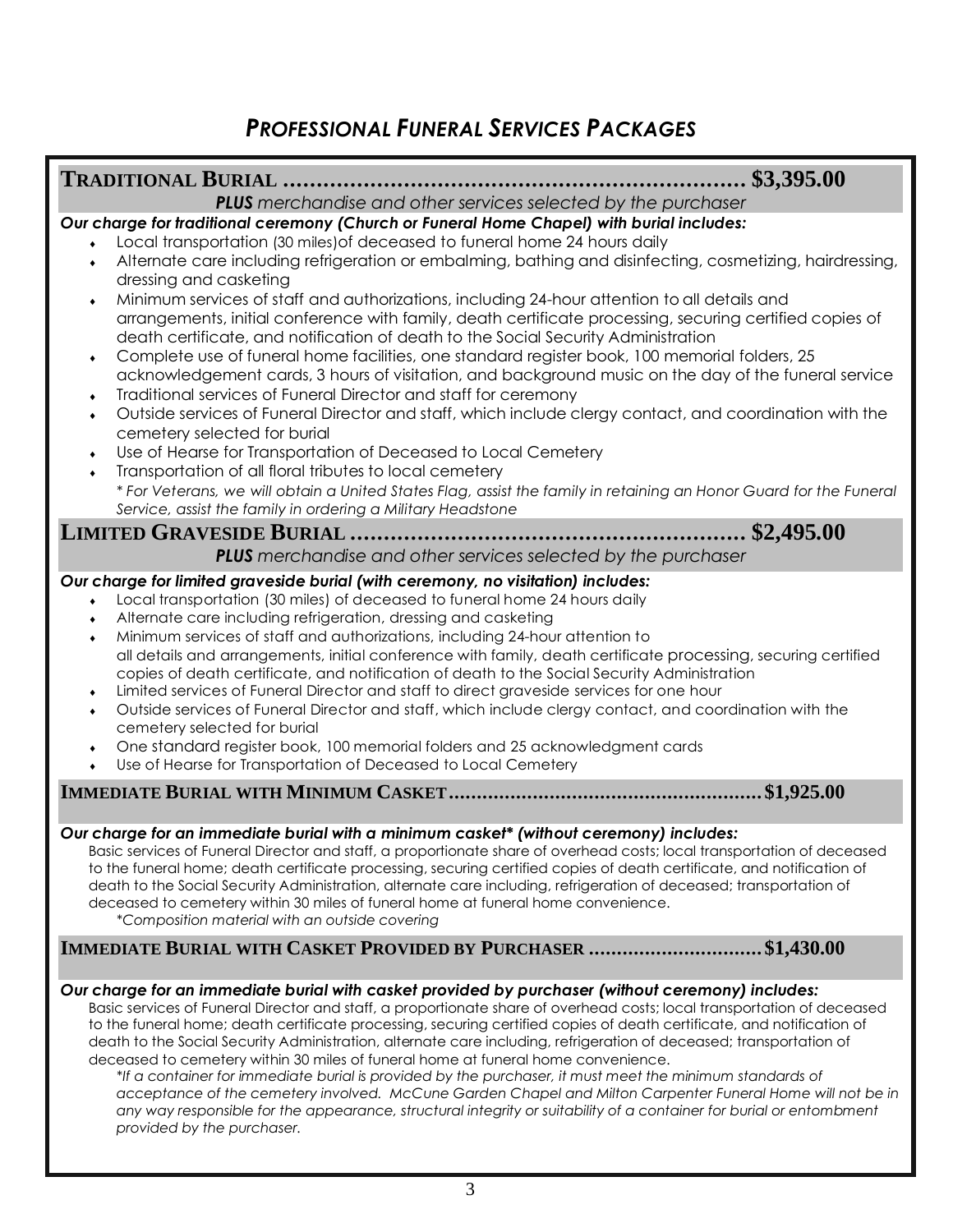### *PROFESSIONAL FUNERAL SERVICES PACKAGES*

#### **TRADITIONAL CREMATION......................................................................... \$3,495.00**

*PLUS merchandise and other services selected by the purchaser*

#### *Our charge for traditional cremation (with ceremony) includes:*

- Local transportation (30 miles) of deceased to funeral home 24 hours daily
- Alternate care including refrigeration or embalming, bathing and disinfecting, cosmetizing, hairdressing, dressing and casketing
- Minimum services of staff and authorizations, including 24-hour attention to all details and arrangements, initial conference with family, death certificate processing, securing certified copies of death certificate, and notification of death to the Social Security Administration
- Complete use of funeral home facilities, one standard: register book, 100 memorial folders, 25 acknowledgement cards, 3 hours of visitation, and background music on the day of the funeral service
- Traditional services of Funeral Director and staff for ceremony
- Outside services of Funeral Director and staff, which include clergy contact, and coordination with the cemetery selected for burial
- Use of hearse Alternative Container Transportation of deceased to and from crematory Cremation fee Utility Urn

**LIMITED CREMATION ............................................................................\$1,880.00.00** *PLUS merchandise and other services selected by the purchaser*

*Add: one* standard r*egister book, 100 memorial folders and.....................................................* \$140.00 + tax

#### *Our charge for limited cremation would include a choice of one of the following services:*

Limited Services of Funeral Director and staff to direct a memorial service for one hour at our funeral home, a church, *OR* other location. **Also included:**

- ↓ Local transportation (30 miles) of deceased to funeral home 24 hours daily Alternate care including refrigeration
- Minimum services of staff and authorizations, including 24-hour attention to all details and arrangements, initial conference with family, death certificate processing, securing certified copies of death certificate, and notification of death to the Social Security Administration
- Outside services of Funeral Director and staff, which include clergy contact, and coordination with the cemetery selected for burial • Transport of deceased to and from crematory • Cremation fee • Utility Urn

**DIRECT CREMATION.......................................................................................... \$1,385.00**

#### *Our charge for simple cremation (without ceremony) includes, but is not limited to:*

The basic services of Funeral Director and staff; a proportionate share of overhead costs; death certificate processing, securing certified copies of death certificate, and notification of death to the Social Security Administration; local transportation of deceased to the funeral home within 30 miles of the funeral home, basic care of remains; refrigeration of remains, cremation fee and transportation of deceased to and from the crematory. This price includes plastic utility urn and minimum fiberboard container\*.

*\*Alternative containers encase the body and can be made of materials like fiberboard or composition materials (with or without an outside covering). The alternative container we provide is a fiberboard container. (Fiberboard: heavy cardboard cremation container)*

#### **DIRECT CREMATION WITH ALTERNATIVE CONTAINER PROVIDED BY PURCHASER...... \$1,355.00**

#### *Our charge for simple cremation (as listed above) with alternative container provided by purchaser (without ceremony)* **OTHER CREMATION MERCHANDISE & SERVICES**

| Scattering of Cremated Remains, 3 miles off the Coast of Marin County, California\$495.00       |  |
|-------------------------------------------------------------------------------------------------|--|
|                                                                                                 |  |
| USPS Express mail & handling of Cremated Remains within the Continental U.S \$175.00 - \$350.00 |  |
|                                                                                                 |  |
|                                                                                                 |  |
|                                                                                                 |  |
|                                                                                                 |  |
|                                                                                                 |  |
| Refrigeration of Remains (California Administrative Code; Section 12323 B states:               |  |
| If an unembalmed body is held longer than 24 hours, it must be refrigerated)  \$495.00          |  |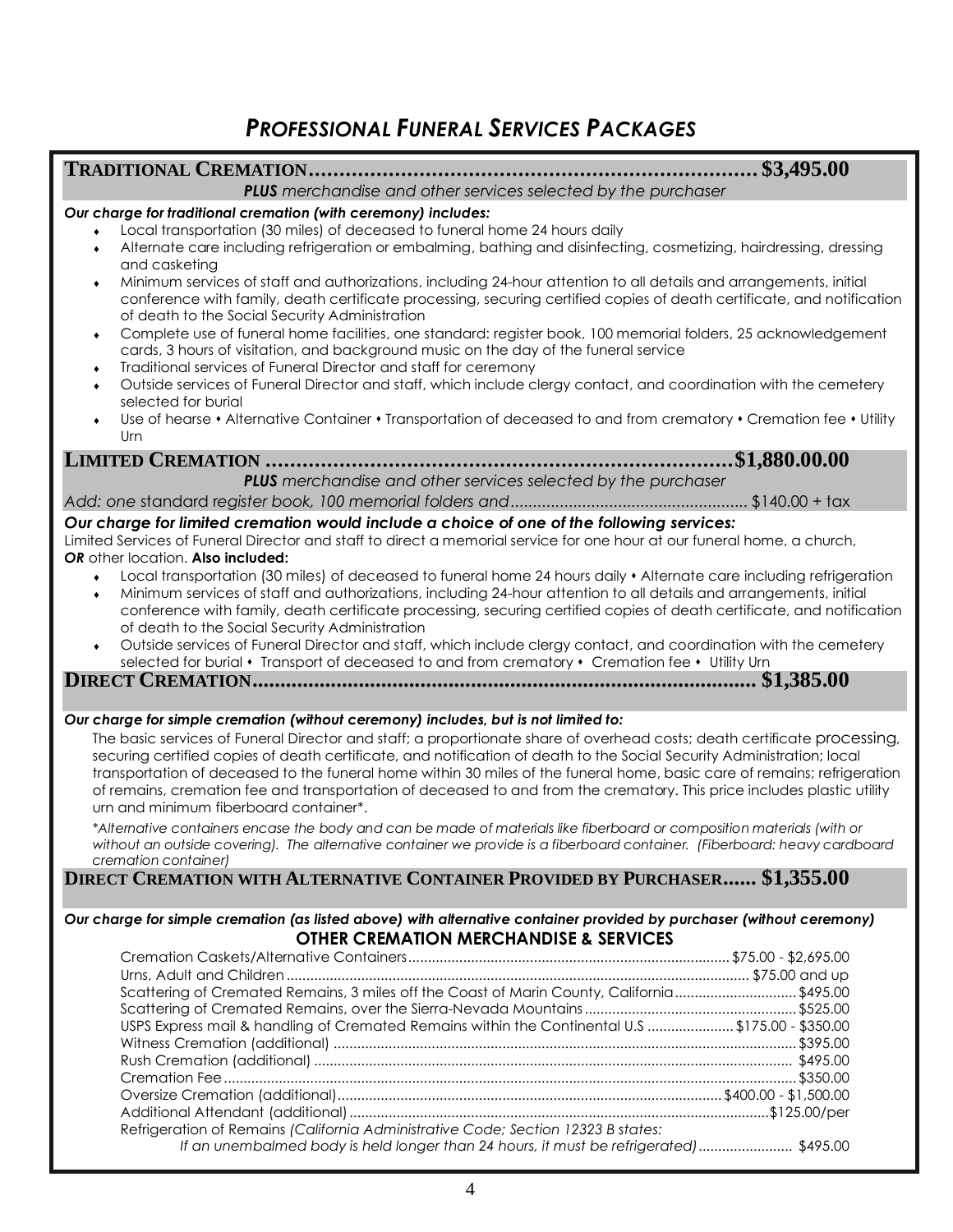### **TRADITIONAL RECEIVING FROM ANOTHER FUNERAL HOME..................... \$3,395.00**

*PLUS merchandise and other services selected by the purchaser*

#### *Our charge for traditional receiving (with ceremony) includes:*

- Transportation of deceased from Sacramento airport to funeral home
- Minimum services of staff and authorizations, including 24-hour attention to all details and arrangements, initial conference with family, securing CA Burial Permit
- Complete use of funeral home facilities, one standard register book, 100 memorial folders, 25 acknowledgement cards, 3 hours of visitation, and background music on the day of the funeral service
- Traditional services of Funeral Director and staff for ceremony
- Outside services of Funeral Director and staff, which include clergy contact, preparation of all newspaper notices and placement in the local newspapers, and coordination with the cemetery selected for burial
- Use of hearse for transportation of deceased to local cemetery
- Transportation of all floral tributes to local cemetery  $\cdot$  Family car (7 people, 3 hrs.)

### **DIRECT RECEIVING OF DECEASED FROM ANOTHER FUNERAL HOME............... \$1,475.00**

#### *Our charge for direct receiving (without ceremony) includes:*

Transportation of deceased from Sacramento airport to funeral home; minimum services of staff and authorizations, including 24-hour attention to all details and arrangements.

### **TRADITIONAL FORWARDING TO ANOTHER FUNERAL HOME ....... \$3,495.00**

*PLUS merchandise and other services selected by the purchaser (\*Savings of \$1,810.00)*

#### *Our charge for traditional forwarding of deceased includes:*

Local transportation of deceased to funeral home 24 hours daily

- Minimum services of staff and authorizations, including 24-hour attention to all details and arrangements, initial conference with family, death certificate processing, securing certified copies of death certificate, and notification of death to the Social Security Administration
- Alternate care including refrigeration or embalming, bathing and disinfecting, cosmetizing, hairdressing, dressing and casketing
- Complete use of funeral home facilities, one standard register book, 100 memorial folders, 25 acknowledgement cards, 3 hours of visitation, and background music on the day of the funeral service
- Traditional services of Funeral Director and staff for ceremony
- Outside services of Funeral Director and staff, which include clergy contact, coordination with the cemetery selected for burial, securing airline arrangements
- Use of Hearse for transportation of deceased to funeral service
	- Transportation of all floral tributes to local cemetery Transportation of deceased to Sacramento airport to funeral home  $\cdot$  Air tray

### **DIRECT FORWARDING OF DECEASED TO ANOTHER FUNERAL HOME .......\$1,795.00**

#### *Our charge for direct forwarding (without ceremony) includes:*

Local transportation of deceased to funeral home 24 hours daily; minimum services of staff and authorizations, including 24 hour attention to all details and arrangements, initial conference with family, death certificate processing, securing certified copies of death certificate, and notification of death to the Social Security Administration; alternate care including refrigeration or embalming, bathing and disinfecting, cosmetizing, hairdressing, dressing and casketing; transportation of deceased to Sacramento Airport • Air Tray